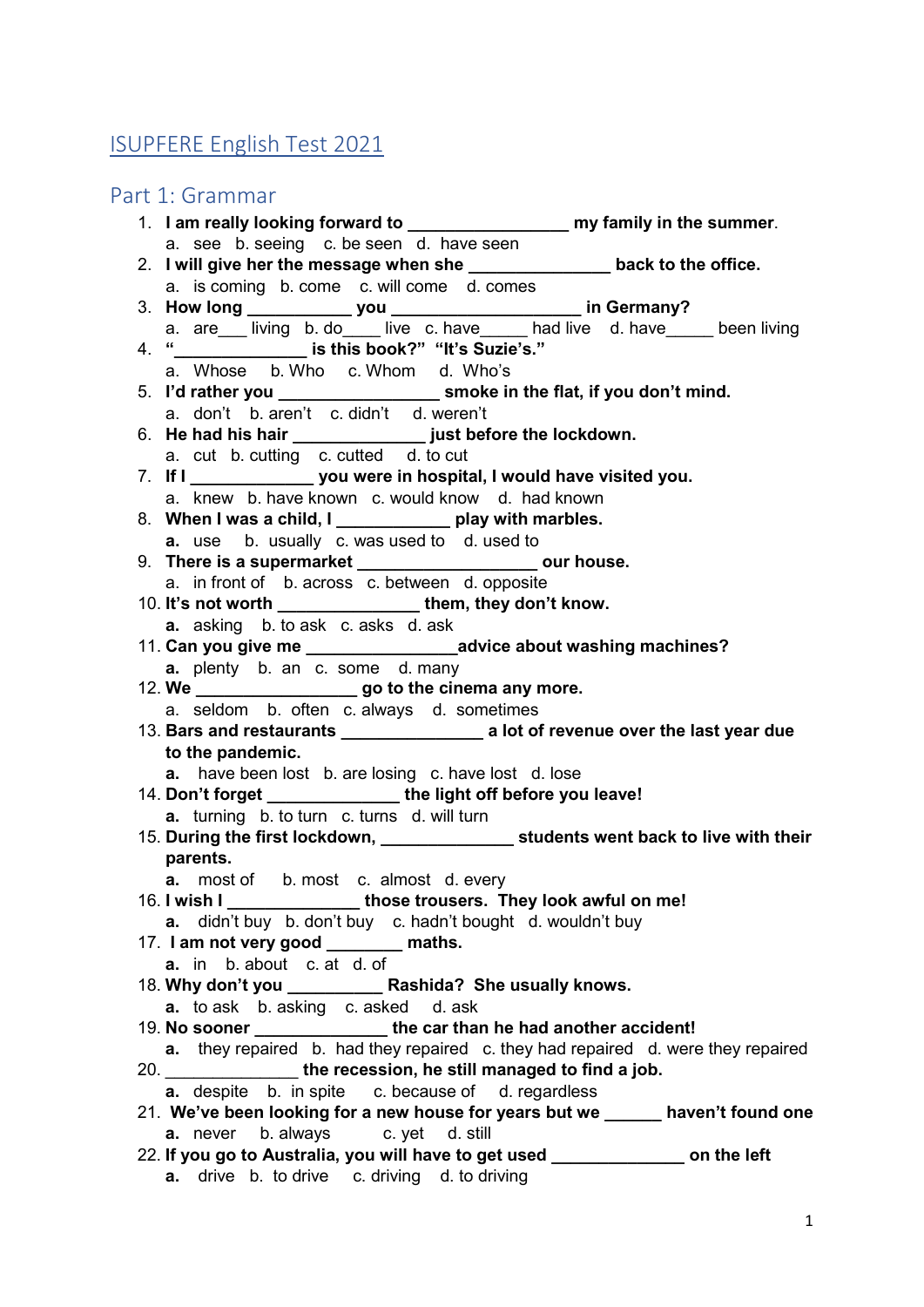- 23. **It's high time you \_\_\_\_\_\_\_\_\_\_ working. Your exams start next month! a.** start b. starting c. started d. have started
- 24. **\_\_\_\_\_\_\_\_\_\_\_\_\_\_ from home has become commonplace since the pandemic began.**
	- **a.** to work b. work c. have work d. working
- 25. **I need some new jeans. These ones are \_\_\_\_\_\_\_\_\_\_\_ out.**
	- **a.** tired b. worn c. used d. torn
- 26. **If you don't know the answer, you can \_\_\_\_\_\_ it up online. (but not for this exam**  $\circled{?}$ )
	- **a.** find b. have c. search d. look
- 27. **He didn't get the job as he came\_\_\_\_\_\_\_\_\_\_ as being arrogant in the interview.** a. across b. about c. up d. out
- 28. **They had to \_\_\_\_\_\_\_\_\_\_\_\_\_\_\_\_\_ hard, in order not to make any mistakes.**
- a. concentrate b. concentrate themselves c. be concentrated d. concentrate them
- 29. **I don't really \_\_\_\_\_\_\_\_\_\_\_ my brother. He's always borrowing my stuff. a.** get up with b. agree with c. get on with d. argue with
- 30. **She knew they didn't want to talk about it so she was reluctant to \_\_\_\_\_\_\_\_\_\_\_ a.** bring it up b. bring up it c. bring it d. brought it up

### Part 2 – Word building

**Fill in the gaps (on your answer sheet) with a form of the word in brackets.**

### **Education in the USA**

It was the state of Massachusetts that first introduced **(1. COMPEL)** education in the USA, but by the year 1918, children in every state had to attend school. School starting age, the length of the school year and other **(2. REQUIRE)** varied depending on the particular state laws governing school **(3. ATTEND).** There were two **(4. BASE)** reasons for the introduction of education for all at this time. The policy was publicised as a **(5. REDUCE)** in the common practice of child labour, but in addition to this was a desire by the country's leaders to **(6. SURE)** the transformation of children into economically **(7. PRODUCE)** citizens. Since that time, education has **(8. INCREASE)** come to be seen as a means of occupying children so as to prevent their **(9. INVOLVE)** in crime or other **(10. SOCIETY)**  activities. To make sure this last aim was achieved, laws were introduced to make the dropping out of school unlawful.

### Part 3 – Vocabulary

**For questions 1 – 13, read the following text below and decide which answer best fits each gap. Mark your answers on your answer sheet.** 

### **In just 30 days, you too can write a masterpiece**

Or maybe not. National Novel Writing Month is (1)… to start very soon. Hundreds of thousands of (2)… novelists around the world will put pen to paper – or fingers to (3)… – hoping to turn out a 50,000-word book in only 30 days. The first such competition was (4)… 11 years ago when 21 friends in America decided they had to take drastic action if they were ever to (5)… their literary ambitions. Now up to 20,000 books are (6)… to be uploaded on the writing website this year. And (7)… there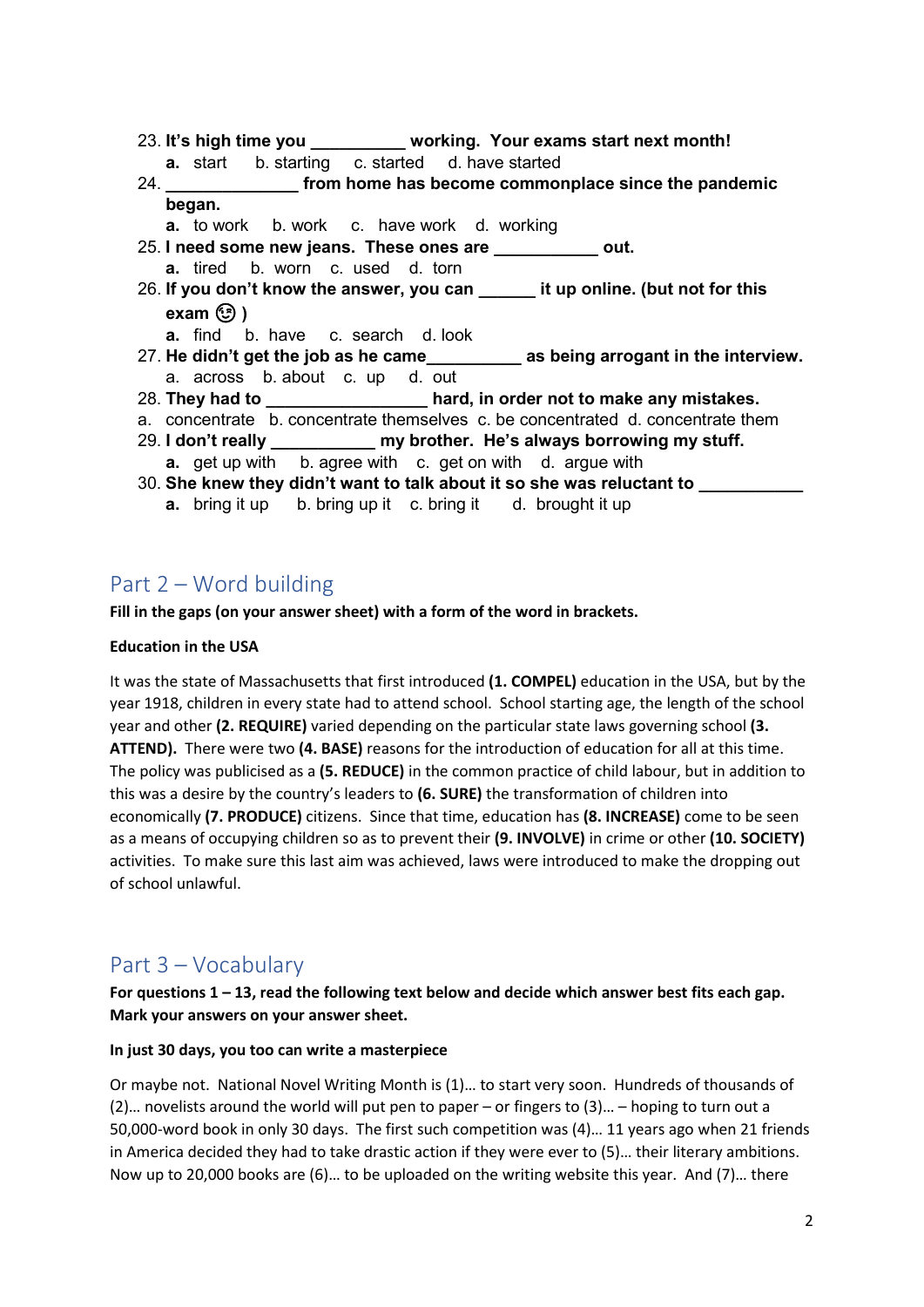Aare plenty of tales of great novelists spending years crafting their masterpieces, many of the literary world's most popular works were actually (8)… out in a few weeks.

 Lindsey Grant, who helps (9)… the writing month website said that 55 novels written under the scheme have reached publication. "The idea is to get the (10)… drafts of the novels down," Ms Grant said. "But many people then (11)… on to rewrite." Some time ago, author Sebastian Faulks wrote a James Bond thriller, Devil May Care, in only six weeks – using the same work pattern as Bond's creator, Ian Fleming. "I enjoyed the rush," he said. "There was a way in which my own (12)… to the finish line mirrored the chase of the plot. Novels that have been written quickly can retain a slightly torn-off, uneven (13)…, like life."

|    | 1. A. set      | B. put            | C. done       | D. made     |
|----|----------------|-------------------|---------------|-------------|
|    | 2. A. hoping   | B. wishing        | C. intending  | D. aspiring |
|    | 3. A. software | B. program        | C. keyboard   | D. monitor  |
|    | 4. A. kept     | B. held           | C. spent      | D. passed   |
|    | 5. A. gain     | B. achieve        | C. fill       | D. complete |
| 6. | A. expected    | B. supposed       | C. considered | D. thought  |
| 7. | A. provided    | <b>B.</b> however | C. although   | D. because  |
| 8. | A. knocked     | B. kicked         | C. splashed   | D. pulled   |
|    | 9. A. handle   | B. control        | C. run        | D. work     |
|    | 10. A. crude   | B. plain          | C. odd        | D. rough    |
|    | 11. A. go      | B. bring          | C. lead       | D. catch    |
|    | 12. A. search  | B. pursuit        | C. race       | D. hunt     |
|    | 13. A. factor  | B. quality        | C. feature    | D. value    |

### Part 4 – Reading Comprehension

#### **Read the following texts and write the answers on your answer sheet.**

#### **TEXT 1**

Soon after the famous chain of shops Woolworths first came to Britain in 1909 with its first threepenny and sixpenny store in Liverpool, the American company began building its own custom-designed shops. During the 1920s and 1930s these took on a particularly distinctive look. Each was entered, from a high street, through two sets of double doors set back in recesses beneath a smart red name-board emblazoned with the legend FW Woolworth in bright gold serif letters.

As the 1930s wore on, Woolworths went slightly art deco, cinematic and streamlined. BC Donaldson, Woolworth's indefatigable construction superintendent, set about opening what was claimed to be a new store every 17 days. He superintended the construction of no fewer than 300 new branches between the Wall Street crash and the Second World War. In the 50s,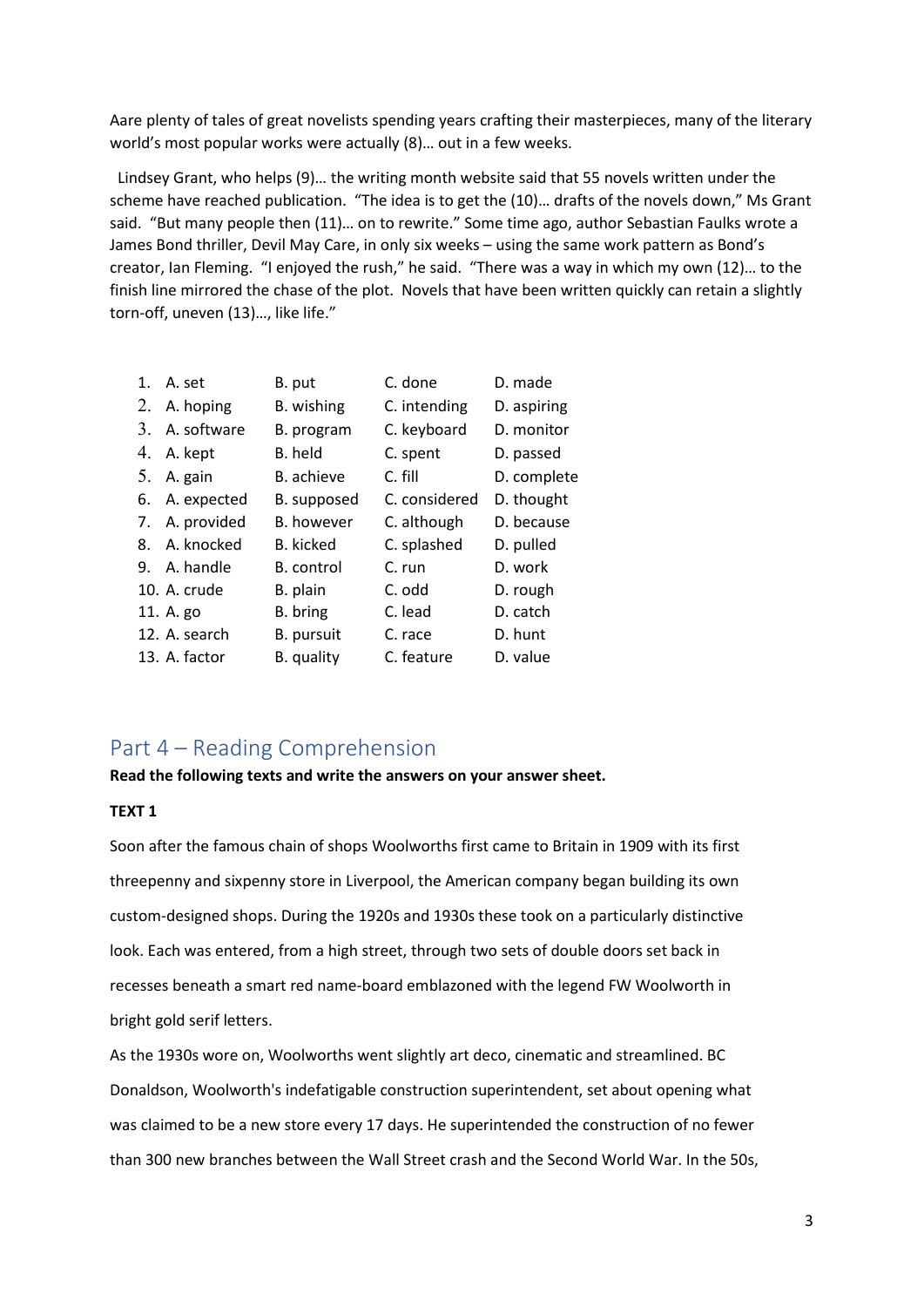new shops in England adopted a rather impressive modern look. High street fronts were dominated by dramatic bands of steel framed windows on their first floors while interiors resembled those of the best new post-war British factories, which could be very handsome indeed. A decline set in, though, in the 60s, when fluorescent lights ousted the old globes and "artichokes" and pink and grey terrazzo floors replaced comforting oil-wood floors. By the 70s, though, save for surviving older branches of Woolies, the famous store had lost its ways in architectural and design terms. This was a shame not least because the firm's founder, the American Frank Winfield Woolworth [1852-1919], was a great architectural patron. The Woolworth Building in New York which he commissioned was completed in 1913 and at a staggering 792ft tall, was far higher than the spires of the most ambitious cathedrals back in old Europe. It was, in fact, the tallest building in the world at the time, and had cost Woolworth \$13.5m (£8.8m) in hard cash. Designed by the architect Cass Gilbert [1859-1934], the Woolworth Building, with its gargoyles, turrets and pinnacles, was instantly dubbed the "cathedral of commerce". It was as much a symbol of New York as the Statue of Liberty.

1. Which of the following would make a suitable title for the text?

a) A historical analysis of the Woolworths company.

b) A reflection on Woolworths" stores unique design and architecture.

c) Woolworths, an American symbol of commerce.

d) The cultural differences between British and American chain stores in the 1930s.

2. Which of the following is not true according to the text?

a) The Woolworths chain is not a British company.

b) The first store opened in Britain at the beginning of the twentieth century.

c) The world"s first ever Woolworths was built in Liverpool.

d) Woolworths began custom-designing its stores soon after opening in Britain.

3. Which of the following terms could best replace the word "indefatigable" in line 8,

paragraph 2?

a) weary b) persistent c) tiring d) exhausting

4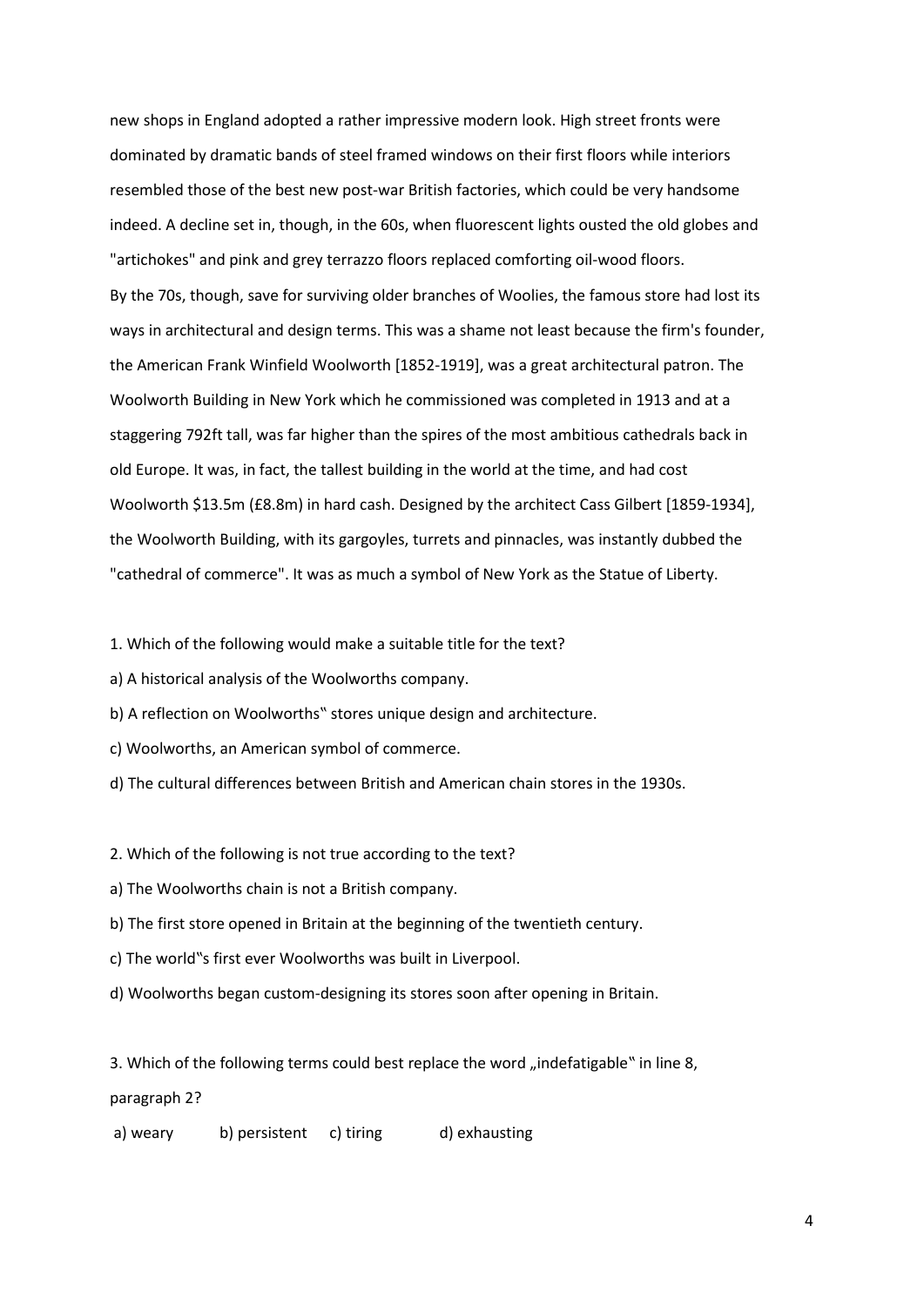4. Which of the following descriptions is not accurate according to the text?

a) At the end of the 1930s, Woolworths" shops appeared more streamlined and art deco.

b) New shops in the 1950s adopted a less industrial style which rendered the interior ugly.

c) Fluorescent lights replaced the old globes in the 1960s.

d) The store was less stylish in the 1970s, except for a few older branches.

5. How does the author feel about the style of Woolworths stores in the 1970s?

a) The shops generally attracted consumers belonging to older age groups.

b) The firm"s founder was to blame for the shops" decline in style and charm.

c) It was a pity that the shops appeared less stylish.

d) Woolworths could not find a competent architect.

6. Which of the following could not replace the term "dubbed" in line 23, paragraph 3?

a) nicknamed b) called c) entitled d) awarded

7. In which way does the author compare the Woolworth Building to European cathedrals?

a) The Woolworth building was bigger.

b) European cathedrals were cheaper to build.

c) The Woolworth building was completed faster.

d) The Woolworth building was less ambitious.

#### **TEXT 2**

Evidence seems to be mounting that drinking coffee can help prevent cancer, with a new study suggesting that the popular morning brew could protect against tumors of the head and neck. Regular coffee drinkers -- those who downed four or more cups a day -- were 39 percent less likely to develop cancers of the oral cavity and pharynx combined, the researchers found. Decaffeinated coffee didn't seem to pose any added risk, though there wasn't enough data for a thorough analysis.The authors found no link between tea and cancers of the head and neck. "Since coffee is so widely used and there is a relatively high incidence and low survival rate of these forms of cancers, our results have important public health implications that need to be further addressed," lead researcher Mia Hashibe, an assistant professor at the University of Utah in SaltLake City, said in a statement. Hashibe said that though the findings on heavy coffee drinkers are compelling, there is less evidence that moderate to light coffee consumption lowers the risk of head and neck cancers. People shouldn't take the study to mean that they need to up their daily coffee intake to four or more cups, she said. "We didn't see a clear association for the moderate drinkers," she told AOL Health. "But coffee is a really complex set of chemicals. I wouldn't recommend that everybody drink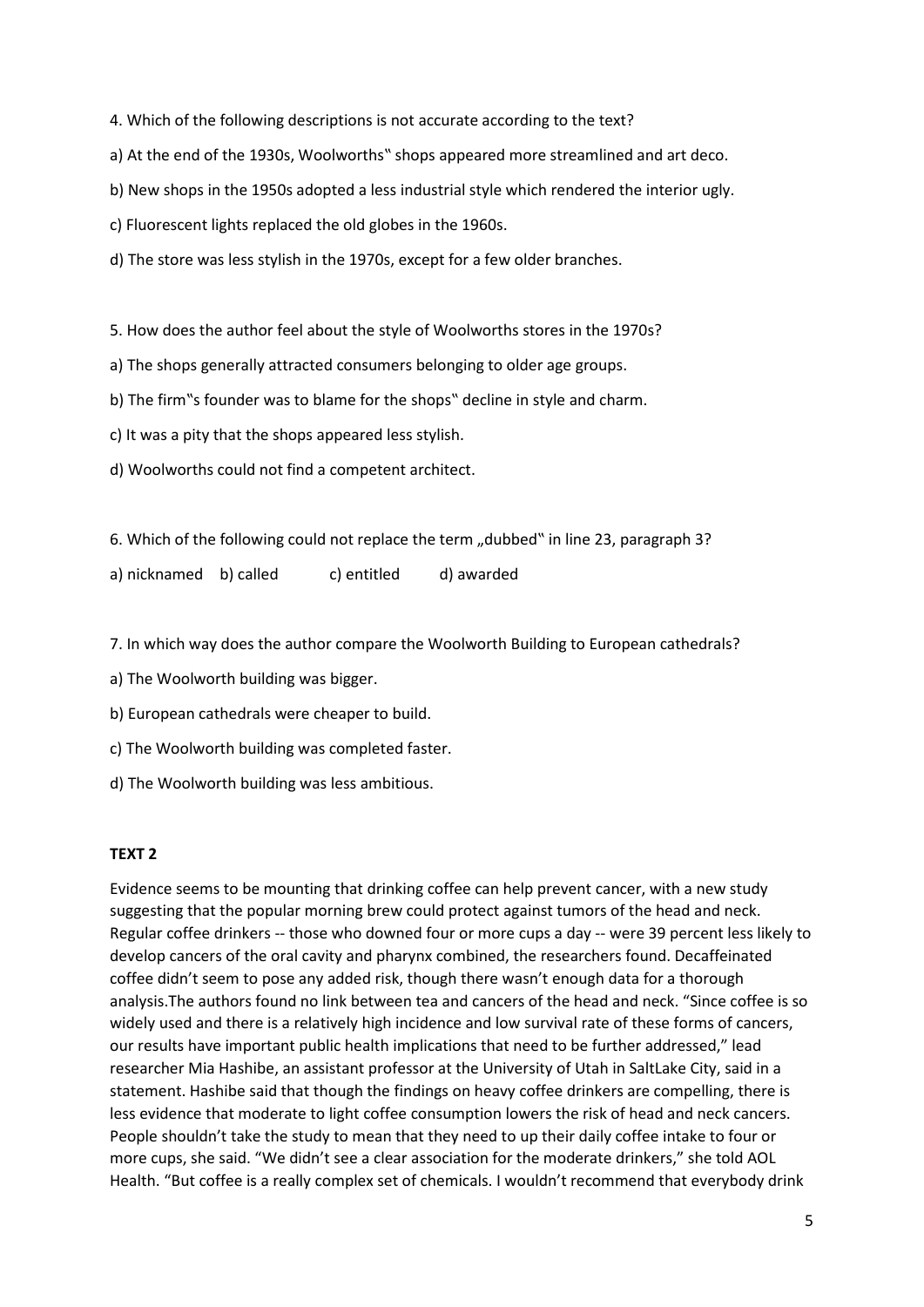that much coffee." The authors arrived at their conclusions by examining nine different studies done by the International Head and Neck Cancer Epidemiology consortium, and said the wide range of participants lends credence to their findings. "What makes our results so unique is that we had a very large sample size, and since we combined data across many studies, we had more statistical power to detect associations between cancer and coffee," said Hashibe, who teaches in the university's department of family and preventive medicine. In December, researchers from Harvard University presented findings at an AACR conference showing that drinking coffee every day lowered the risk of deadly and advanced prostate cancers. Men who consumed the most coffee had a 60 percent lower risk of developing aggressive prostate cancer than those who didn't drink coffee at all. Another study published in January in Cancer Epidemiology, Biomarkers & Prevention indicated that coffee was also associated with a decreased chance of getting a brain tumor. The link was detected in those who drank five or more cups of coffee or tea a day, according to researchers from the Imperial College in London. Hashibe said she and her colleagues adjusted for the two most significant risk factors for head and neck cancer, smoking and drinking, as well as for age, sex, race, weight, education and vegetable and fruit intake. The latest research didn't pinpoint what it is about coffee that seems to lower the risk of developing head and neck tumors, and Hashibe said more studies are needed. "Coffee includes antioxidants, and I think those might play a role," she told AOL Health. "But our [report] doesn't study that specifically."

1. What does the word "prevent" in line 1 mean?

| a) warn | b) avoid | c) aid | d) prohibit |
|---------|----------|--------|-------------|
|         |          |        |             |

2. What does the word "down" in line 4 mean?

a) drink b) drop c) put d) lower

3. What would the consequence of consuming more than 4 cups of coffee per day be?

a) there is less chance of liking coffee less

b) there is more chance of liking coffee more

c) there is less chance of developing cancer

d) there is more chance of developing cancer

4. According to the text, what should moderate coffee drinkers be wary of?

a) giving up coffee altogether b) increasing the amount they drink

c) changing their habits d) believing what the report says

5. What makes this particular study more reliable than others?

a) because coffee is drunk all over the world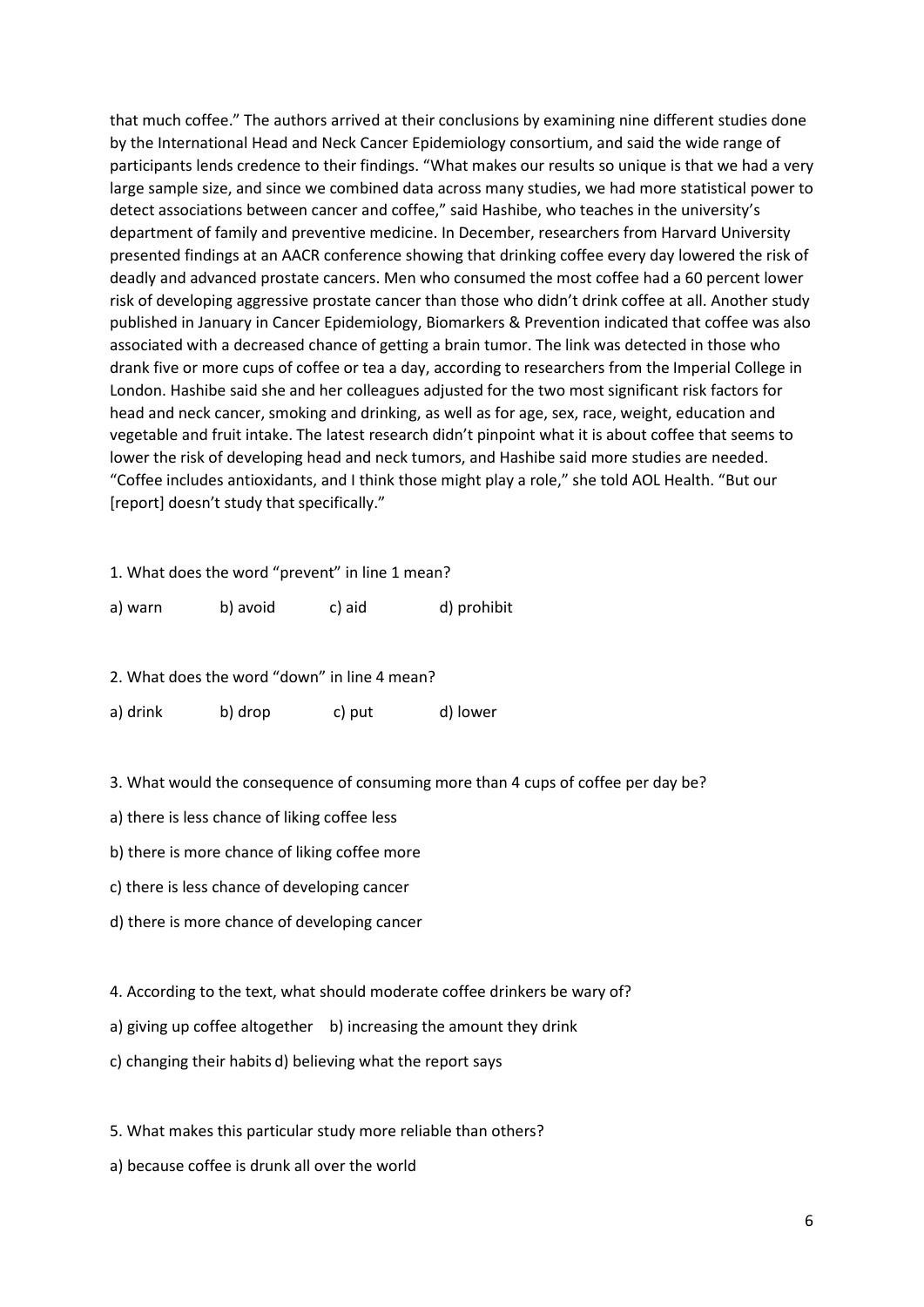b) because the findings have so many positive aspects

- c) because nine reports were examined
- d) because of the large number of people involved

6. Which of the following statements is more true?

a) Heavy coffee drinkers have more risk of developing cancer than others

b) Heavy coffee drinkers have less risk of developing cancer than those who don't drink

coffee

c) Heavy coffee drinkers develop cancer more readily than others

d) Heavy coffee drinking reduces the risk of developing cancer

7. The word "pinpoint" (line 14) means:

a) miss b) specify c) fail d) refer to

8. What is not included in the report?

- a) the influence of tea drinking on health
- b) the role played by specific ingredients of coffee
- c) the amount of coffee drunk per person
- d) the role played by factors such as smoking and age

#### **TEXT 3**

Arun Kumar had never shaken hands with a foreigner nor needed to wear a necktie. He vaguely thought that raising a toast had something to do with eating bread. That was until the Hyderabad branch offices of Sierra Atlantic, a software company based in Fremont, California, recruited Mr Kumar, 27, and six other engineers. Before they came face-to-face with American customers, the new Indian employers went through a challenging four-week training session aimed at providing them with global-employee skills, such as learning how to speak on a conference call and how to address colleagues. As more and more service jobs migrate to India, such training programs are increasingly common. Sierra Atlantic says that one-fourth of its 400 employees working out of the Hyderabad offices are constantly interacting with foreigners. For Sierra and others, the training in Western ways is intended not only to help employees perform daily business interactions with American or European colleagues and customers but also to help the companies transcend their image as cheap labour. "Your interaction with people of other cultures will only increase," Colonel Gowri Shankar, Sierra's trainer, told Mr Kumar and half a dozen other young engineers, "and you should be equally at ease whether in Hyderabad or Houston." The Sierra programmers listened attentively in the conference room of the branch office, as Colonel Shankar listed common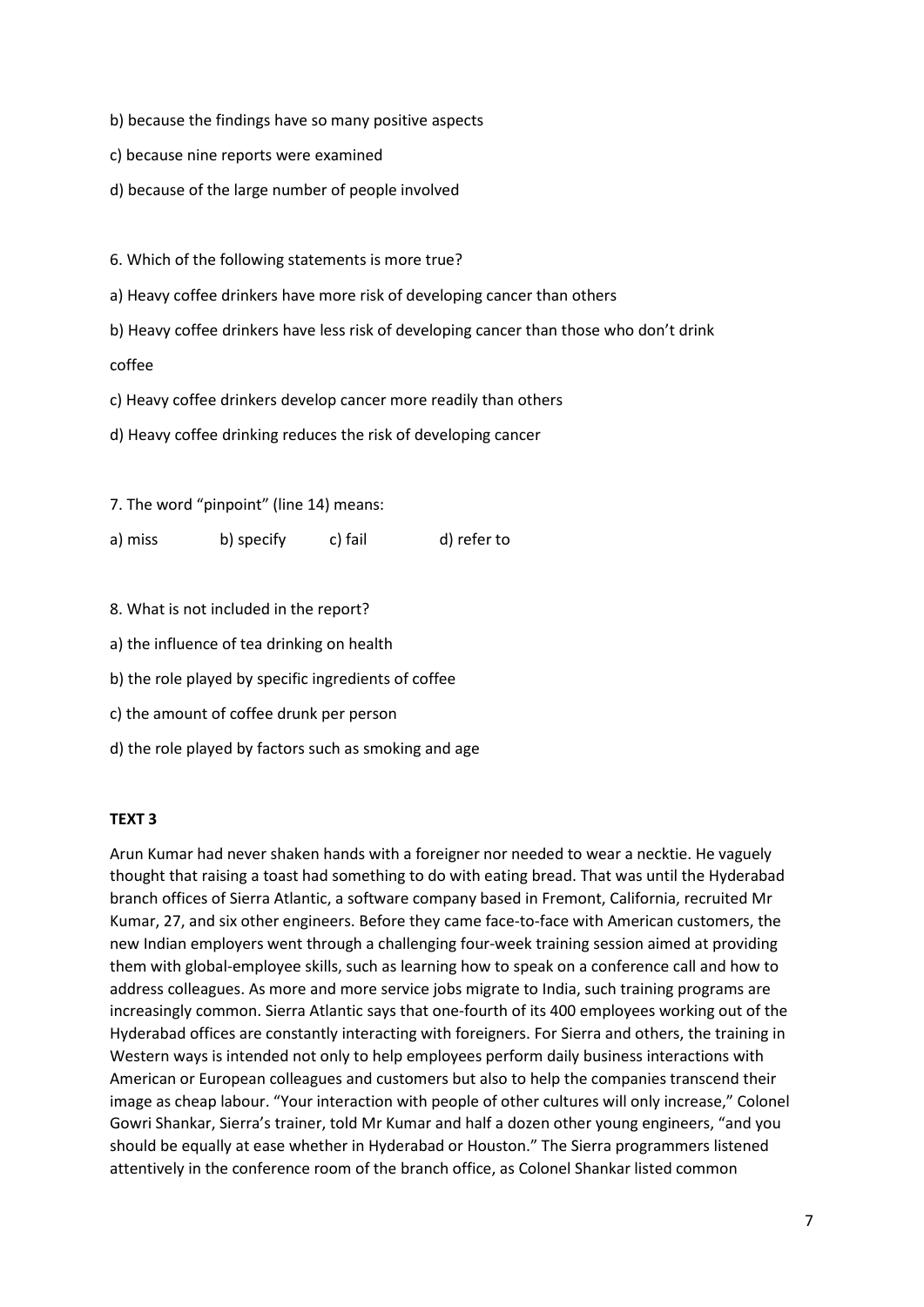complaints: speaking one of India's many languages in front of foreigners, questioning colleagues about their compensation, and cracking ethnic jokes. He is uncompromising on punctuality and protocol. "Americans are friendly, but do not slap an American on his back or call him by his first name in the first meeting," said Colonel Shankar. Some companies are already seeing the benefits of the training. Sierra said that in February, its Indian unit won a bid against an Indian competitor because the Sierra employees were seen as a better fit. "It all adds up to better rates and bigger projects," said the project leader, Kalyani Manda.

- 1. Which of the following best describes the content of the text?
- A. the rise of Indian companies in Western Europe
- B. training Indian workers how to interact with Westerners
- C. how Indians are becoming friendlier than Americans
- D. methods used by Indians to become more multilingual
- 2. What does Sierra Atlantic specialise in? A. printers and faxes B. computer parts C. IT consulting D. computer programs
- 3. Concerning training programs like that of Sierra Atlantic, the text says that they are:
- A. a strict legal requirement in India B. costly, time-consuming and unnecessary
- C. resulting in advantages for some companies D. demanded by many Western customers
- 4. Sierra Atlantic's training policy aims to provide employees with:
- A. introductions to Americans B. ways to become cheaper labourers
- C. more intercultural skills D. knowledge of more languages
- 5. Where did Mr. Kumar receive advice from Colonel Shankar?
- A. in the Hyderabad office of Sierra Atlantic B. at Sierra Atlantic's headquarters
- C. in Sierra Atlantic's Western branch offices D. in both Hyderabad and Houston
- 6. What action does Colonel Shankar advise against?
- A. slapping people on the back B. using people's surnames
- C. applying protocol D. being too prompt